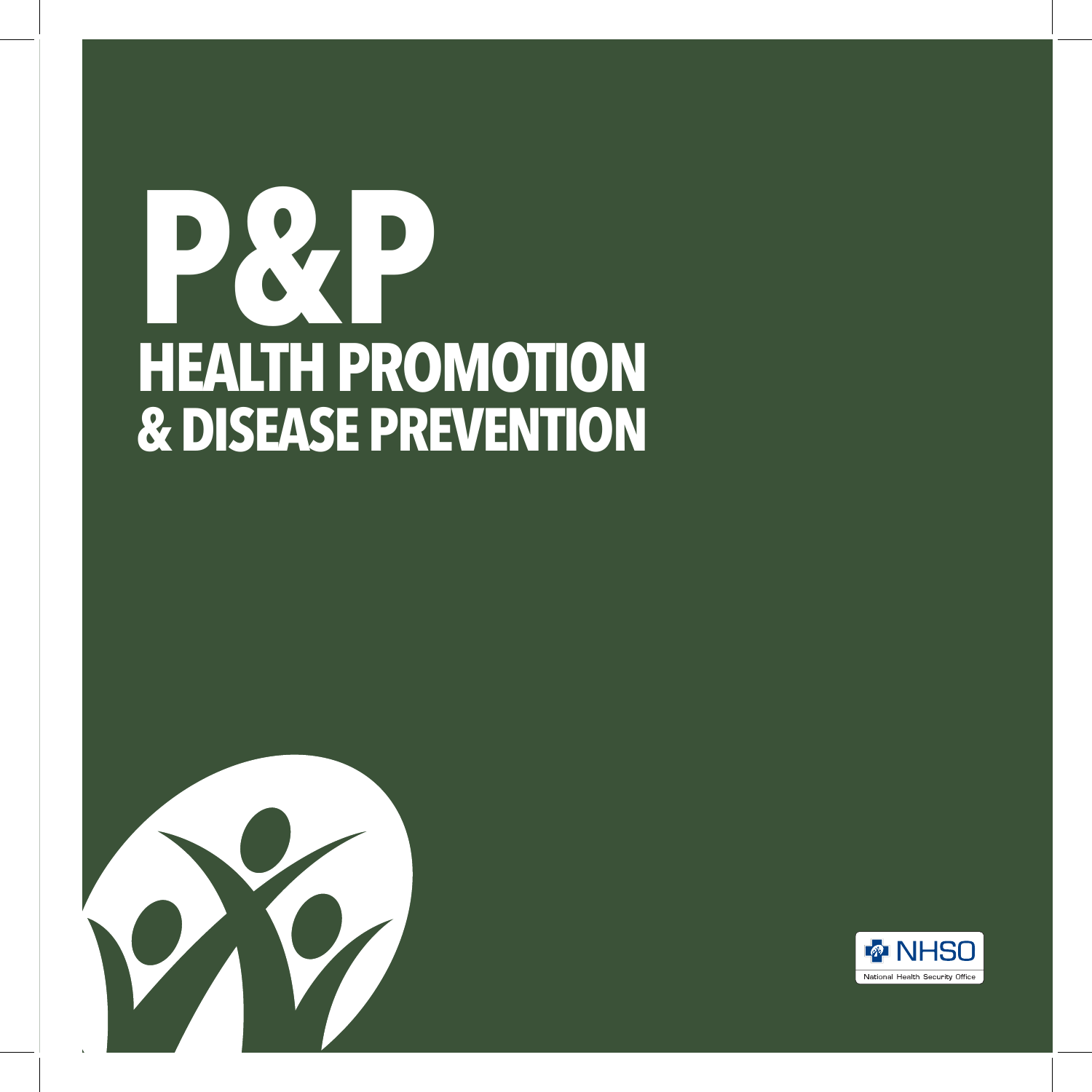# **KEY PLAYERS IN P&P IN THAILAND NATIONAL HEALTH SECURITY OFFICE IS ONE OF THE**

#### **NATIONAL HEALTH SECURITY OFFICE [NHSO]**

- Submits a budget request to the central government on behalf of the beneficiaries of the UCS
- Manages the budget for P&P services
- Defines the criteria and methods of paying/reimbursing healthcare providers for services rendered and defining the P&P components of the UCS benefits package

#### **THAI HEALTH PROMOTION FOUNDATION [THAIHEALTH]**

- Manages funds for health promotion activities under the Health Promotion Fund Act 2001
- Provides grants to development partners
- Campaigns for health promotion activities

### **MINISTRY OF PUBLIC HEALTH**

**[MOPH]**

 $\begin{bmatrix} \circ \\ \circ \circ \end{bmatrix}$ 

 $X \times \times$ 

 $\bullet\hspace{0.1cm} \bullet\hspace{0.1cm} \bullet\hspace{0.1cm} \bullet\hspace{0.1cm} \bullet\hspace{0.1cm} \bullet\hspace{0.1cm} \bullet\hspace{0.1cm} \bullet$ 

## The principal agency to deliver P&P services, issue policy proposals, formulate strategies, expand the service system, and

staff the system with qualified personnel

#### **NATIONAL HEALTH**  . . . . . **. COMMISSION OFFICE [NHCO]**

- Promotes collaboration among partners through the National Health Assembly
- Formulates national health policy based on a participatory approach

### **HEALTH SYSTEMS RESEARCH INSTITUTE [HSRI]**

Generates new knowledge and research findings on health which inform policy and programs on quality of life of the population

#### **OTHER ORGANIZATIONS**

- Healthcare Accreditation Institute
- National Institute for Emergency Medicine
- Local Administrative Organizations (LAO)
- Ministry of Finance
- Ministry of Tourism and Sports
- Ministry of Social Development and Human **Security**
- Community Development Organization Institute
- Metropolitan Electricity Authority
- Etc.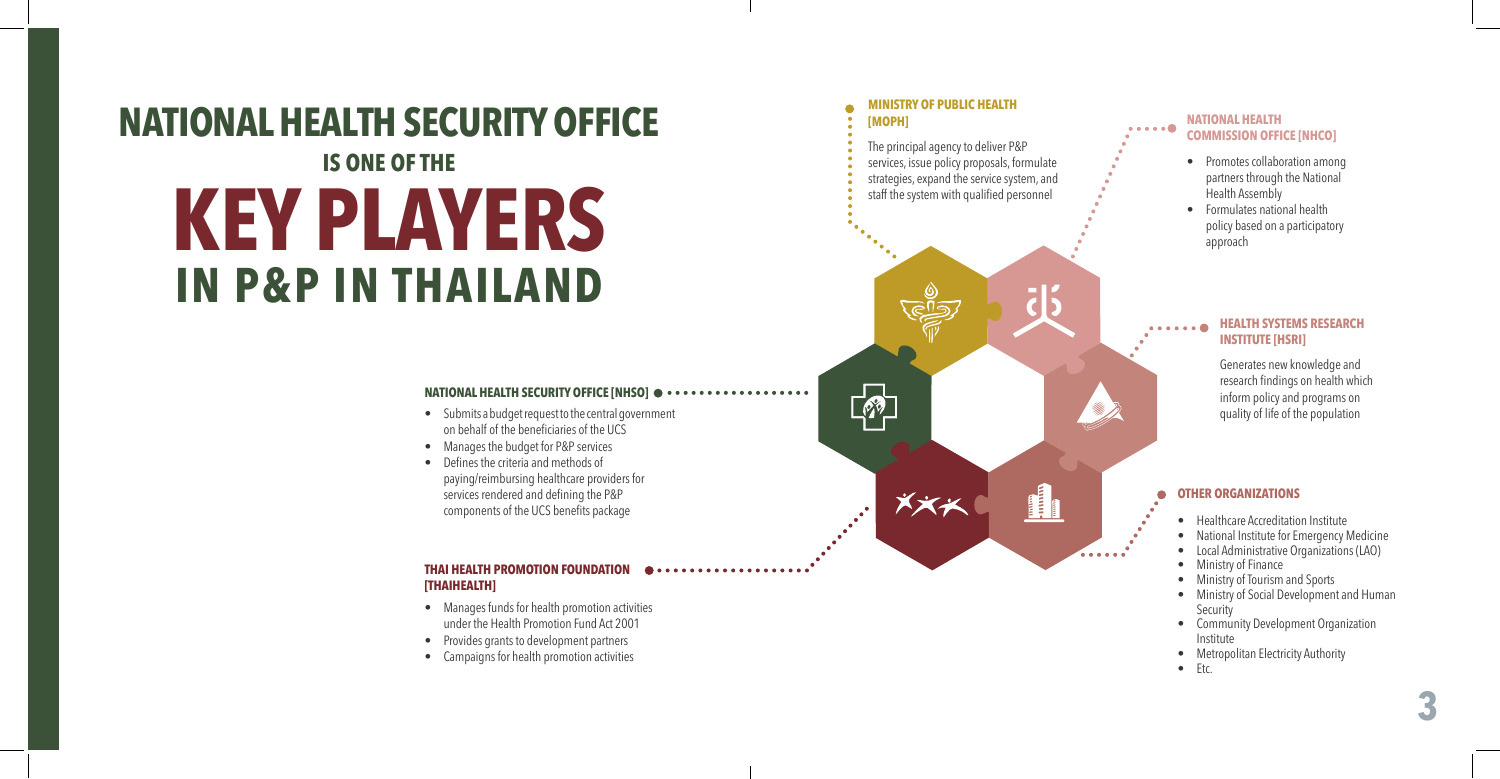# **SPECIAL FEATURES OF THAI P&P**

# **P&P ARE INCLUDED IN THE UCS**

P&P benefits has been part of the health insurance system since the beginning in 1975.

People believe in the modern Thai medical profession. Any services or activities that aimed to raise public awareness of the importance of taking care of one's health were believed to be achieved if provided by doctors.

The universal health insurance system (UCS) under the National Health Security Act in 2002 continues the P&P services as was previously included in the health card by the MOPH.





# **NHSO BUDGET FOR P&P COVERS ALL SCHEMES**

Coverage of P&P under the UCS covers all Thai citizens including the CSMBS, SSS and other insurance schemes.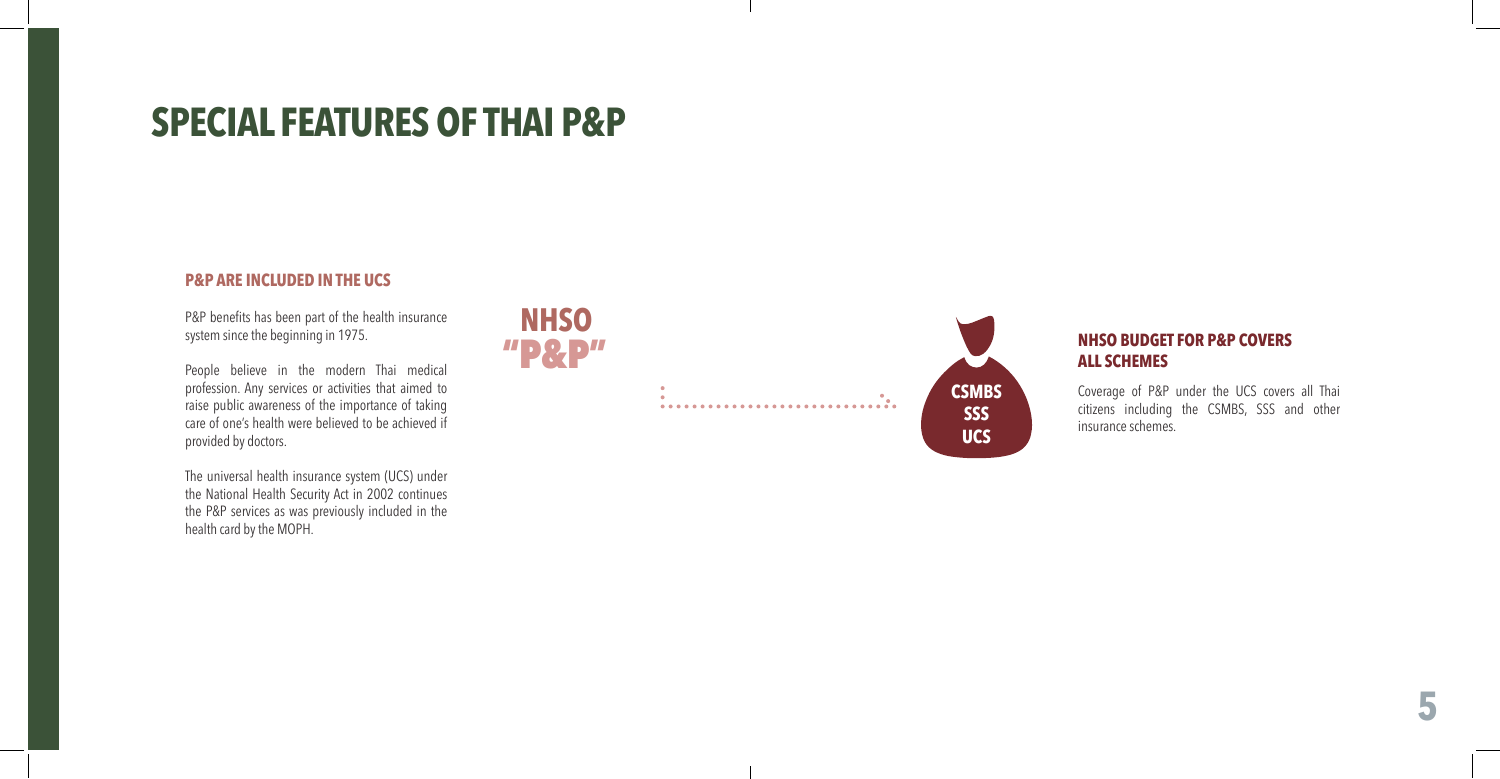# **THE BUDGET FOR P&P IS ONE PART OF THE CAPITATION PAYMENT SYSTEM OF THE UCS**

#### **TABLE 1: COST PER CAPITA PER YEAR WHEN THE UCS BEGAN IN 2002**

The NHSO system introduced significant changes in how to allocate the budget for P&P services. The capitation payment system was introduced under the National Health Security Act 2002.The NHSO specified that 20 percent of the budget for outpatient and inpatient care be earmarked for P&P for individuals and families. (Table 1)

| <b>COST</b><br><b>CATEGORY</b>              | <b>BAHT/PERSON</b><br>/YEAR | %     |
|---------------------------------------------|-----------------------------|-------|
| <b>Outpatient Care</b>                      | 574                         | 47.7  |
| <b>Inpatient Care</b>                       | 303                         | 25.2  |
| <b>P&amp;P</b> for Individuals and Families | 175                         | 14.6  |
| Capital Investment                          | 93                          | 7.7   |
| High Medical Cost Care                      | 32                          | 2.7   |
| <b>Accident and Emergency Care</b>          | 25                          | 2.1   |
| <b>Total</b>                                | 1,202                       | 100.0 |

Source: Adapted from Viroj Tangcharoensathien et al. (2001)

#### **BUDGET CALCULATION**

Under the UCS, the NHSO calculates budget for P&P for all Thais under all of the government insurance schemes using the capitation method. Those calculations are then merged with the per capita cost estimate for clinical care as a basis for annual budget requests.

# **THE FOLLOWING ARE THE COMPONENTS OF THE P&P BUDGET FOR FY2021:**

**INCREASING ACCESS TO P&P SERVICES**



**7**



**INCREASING THE QUALITY OF P&P SERVICES**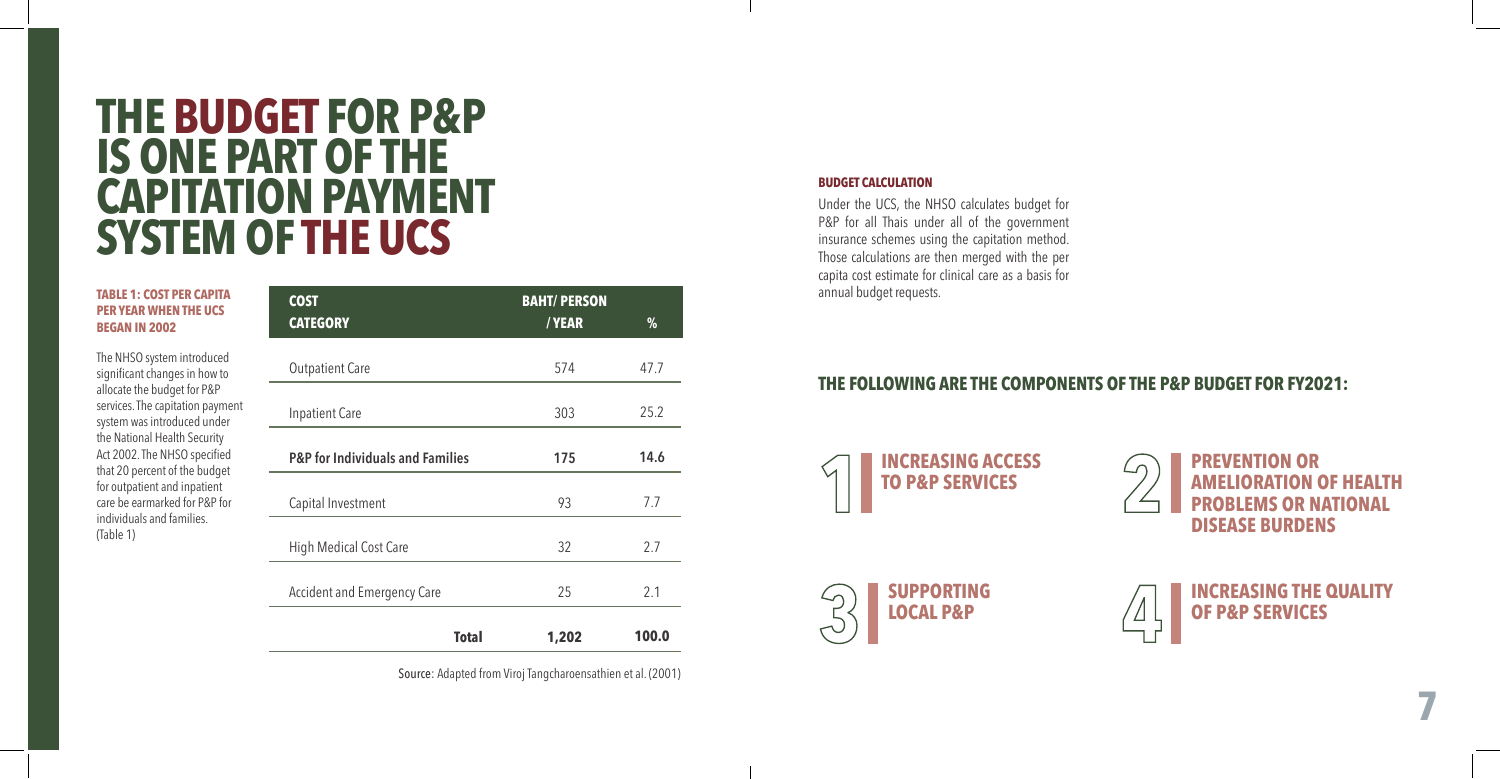# **SCOPE OF P&P**

# **The scope of P&P covers the following:**

- **1** Diagnosis and screening of risk for health problems **and health promotion potential**
- **2** Promotion of health behavior change, counseling, **education, and demonstration of P&P practices**
- **Building immunization, use of medicines, and performing procedures which promote P&P**

1 Diag<br>
and<br>
2 Pron<br>
educ<br>
3 Buile<br>
perfe<br>
Not inc<br>
complic<br>
disease. **Not included are disease surveillance, prevention of complications of disease, or delaying the progression of**  disease.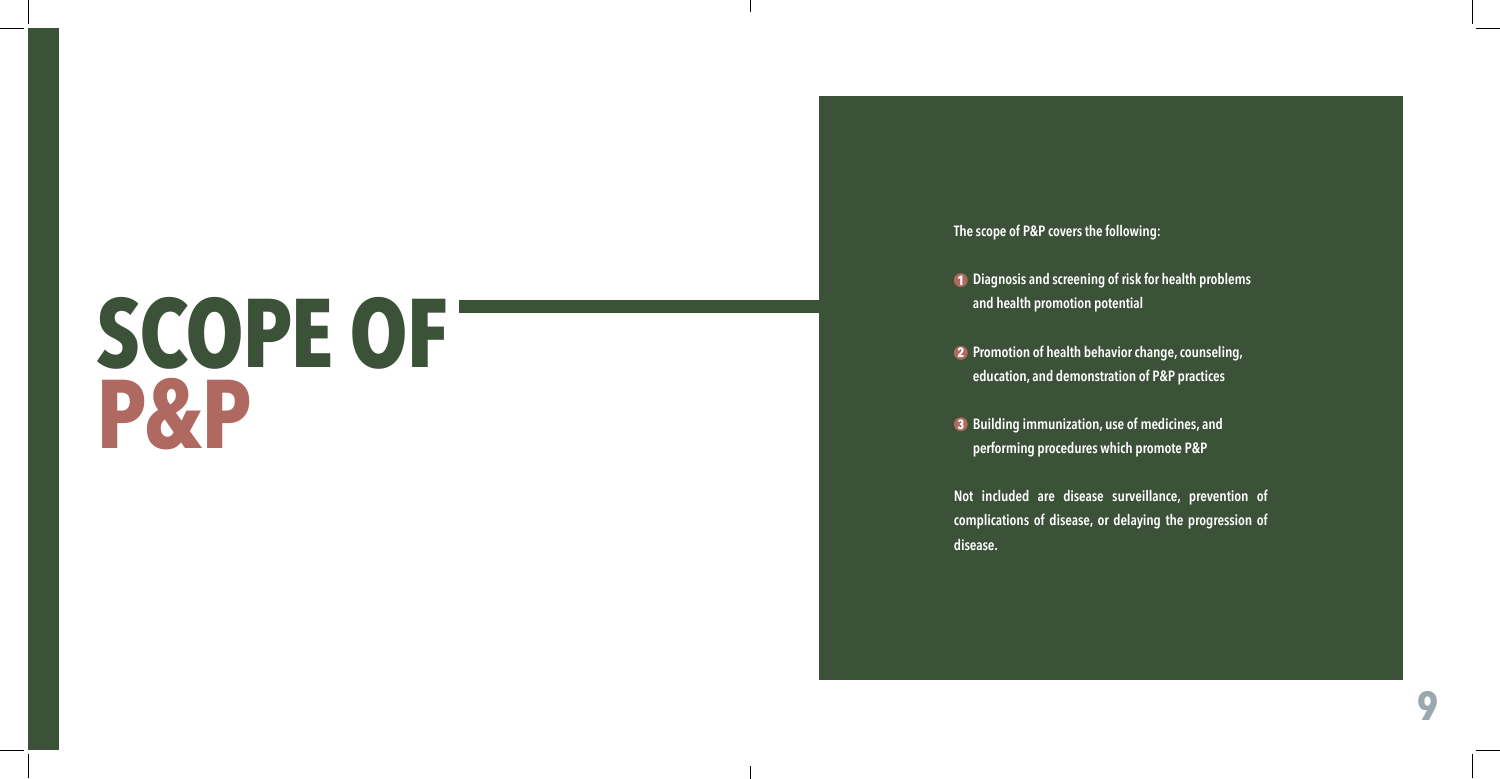# **MANAGEMENT OF THE BUDGET FOR P&P SERVICES**

# **P&P NATIONAL PRIORITY PROGRAM AND CENTRAL PROCUREMENT**

**BASIC P&P SERVICES AREA-BASED P&P COMMUNITY-BASED P&P SERVICES** 

**1** National health emergencies or priorities, or new areas that need to carefully adhere to budget categories and the scope of P&P services, and which may deviate during the year or between years.

**2** National central procurement. This includes the cost of different types of vaccines, including vaccines against basic diseases (tuberculosis, diphtheria, tetanus, and pertussis); vaccines for hepatitis B, cervical cancer, and the vaccine against rotavirus diarrhea; and seasonal influenza vaccine, including the cost of the vaccination/ health history booklet.

There are two types of payment mechanisms for basic P&P services: Capitation payment and the payment of services (fee schedule). The proportion is 65:35 for capitation and fee schedule.

Starting in 2008, the NHSO began to focus on P&P services at the zonal/provincial level to improve efficiencies in program management and more closely tailor the services to the needs of the local population. Ever since 2017, the NHSO has used the capitation budgeting method at the zone level (using a global budget ceiling mechanism).

The NHSO has a mechanism for supporting P&P services that are implemented at the community level. Those resources were used to fund the P&P activity in collaboration with the LAO, according to the NHSO Board's announcement.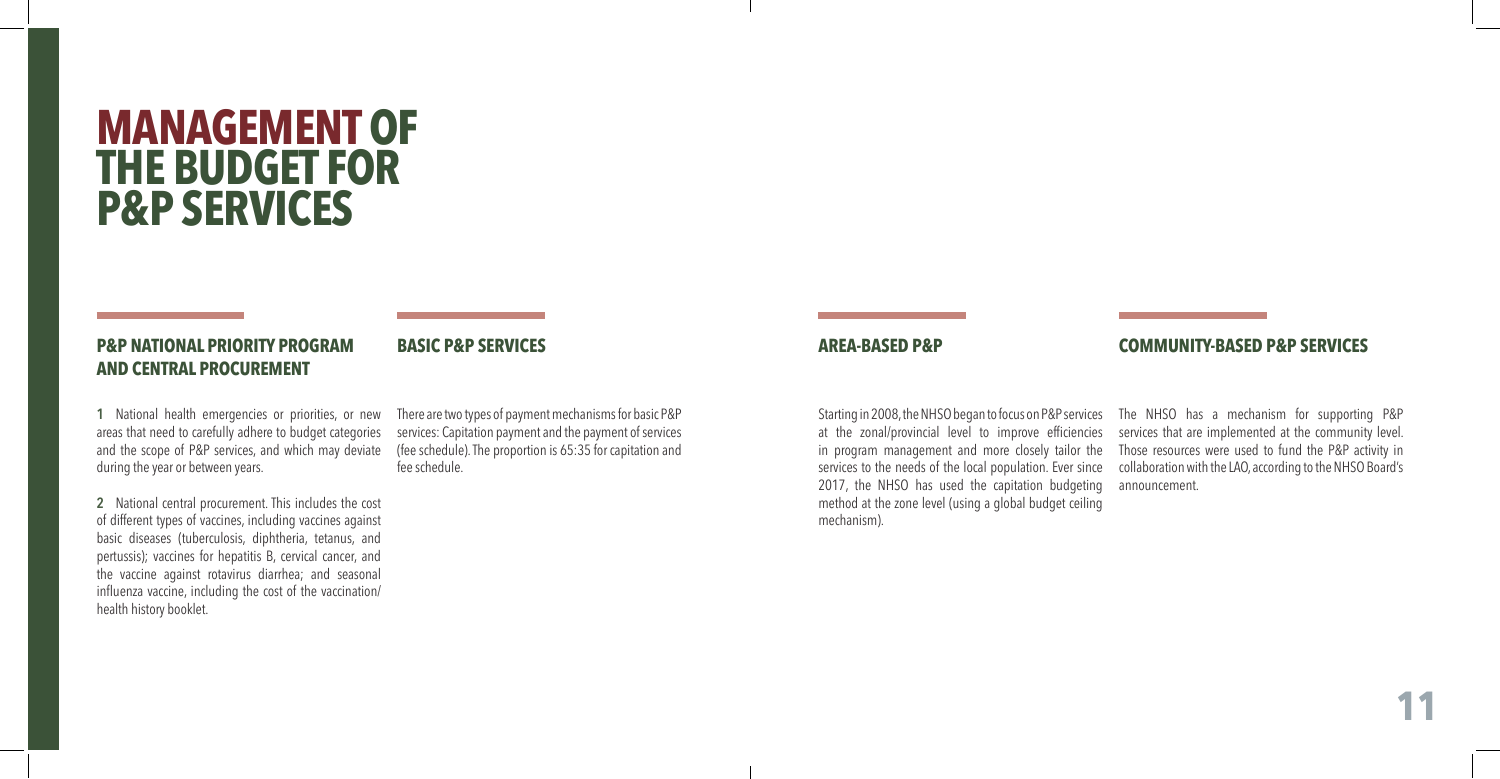# **QUALITY AND OUTCOME FRAMEWORK [QOF]**

The QOF is a mechanism to motivate healthcare providers to use resources efficiently while maintaining standards of high quality of essential P&P services. The QOF is also seen as a mechanism to reassure reluctant members of the population to join the P&P services system. The NHSO, MOPH, and technical specialists have developed a set of indicators of quality P&P services, starting in FY 2017, including the following:



Percentage of the Thai population age 35-74 years screened for diabetes (under any one of the government health insurance schemes) by measuring blood sugar level. (Target: not less than 90 percent)

 Percentage of the Thai population age 35-74 years screened for hypertension (under any one of the government health insurance schemes). (Target: not less than 90 percent)

> Percentage of pregnant women receiving their first ANC check-up during the first trimester of pregnancy(under any one of the government health insurance schemes). (Target: not less than 60%)

Percent cumulative coverage for cervical cancer screening in women aged 30-60 years (under any one of the government health insurance schemes) within 5 years. (Target: not less than 80%)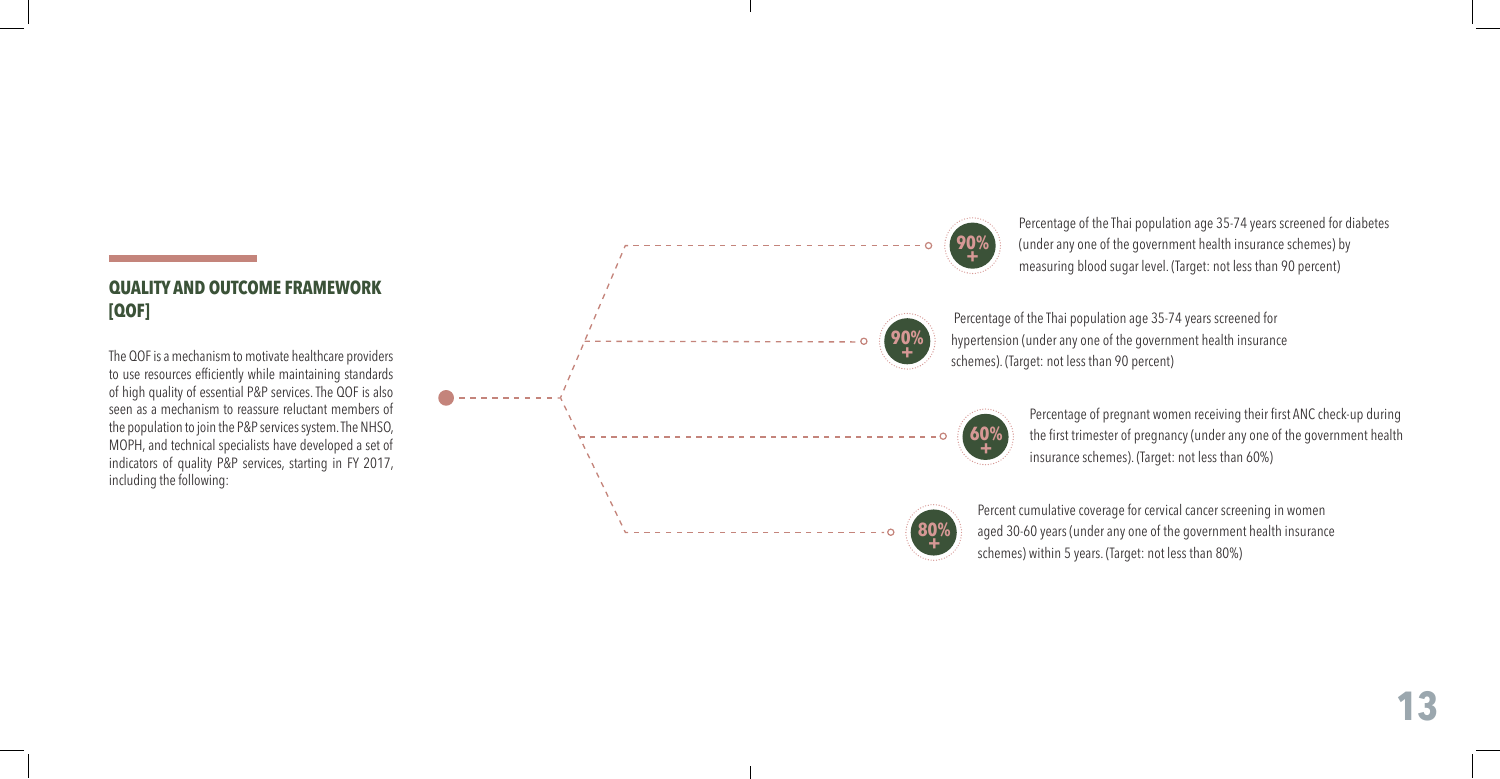# **IMPROVING THE EFFICIENCY OF BUDGET MANAGEMENT BY THE CAPITATION OR OTHER METHODS**

The NHSO has developed a model of payment for services which should reflect outcomes and quality of services, especially for low-demand services. The use of the capitation budget mechanism has obvious advantages, such as better cost control and easier management. But the disadvantage of a capitation system is that the quality of services cannot always be controlled. That is because the per-capita method does not create incentives for providing higher quality services to the public. Thus, the NHSO uses additional measures to address the limitations of the capitation payment system, including:

# **1 FEE SCHEDULE**

This is appropriate for activities with a clear unit cost, or have a fixed list of services,which makesit easier to reimburse the cost of services as an incentive for both the provider and recipient

# **2 QOF**

This tool introduces performance-based incentives for service providers and is suitable for activities that need to increase accessibility while taking into account the burden of disease, the number of people affected by health problems, and the severity of their health problems

# **3 GLOBAL BUDGET**

Budget for services with a global budget ceiling can control service costs, predict costs in advance, and enable efficient budget management because it is a single budget. This is a system of allocation of lumpsum budget, such as budget allocation to the district and provincial level, among others.

However, the weaknesses of a mixedservices payment system are the difficulty in combining different service payment models in an optimal proportion for all contexts, and the difficulty in integrating data reporting systems to be efficient and accurate. An effective integrated payment model for P&P services depends on the incentives and needs of the service provider, and which type of model is used.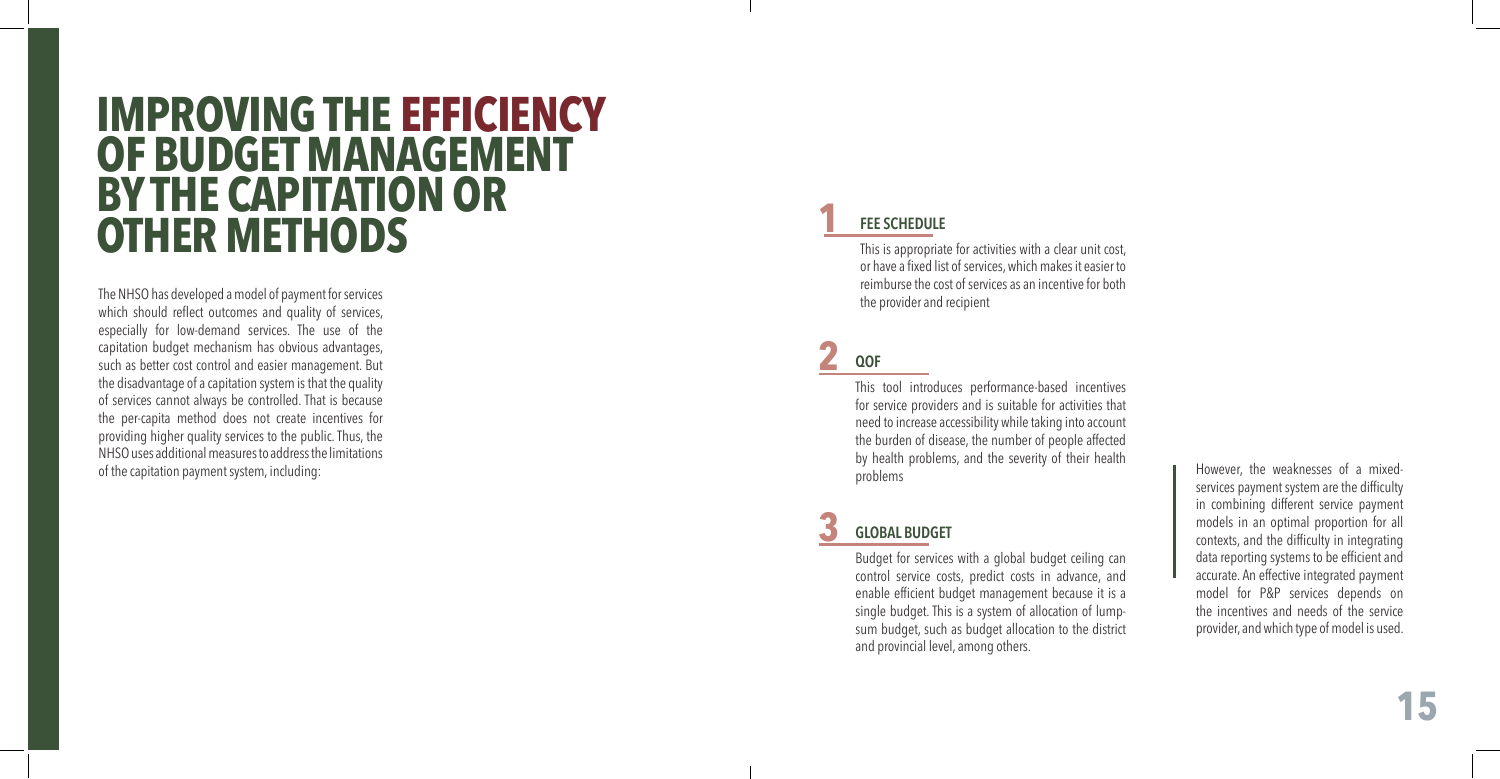# **P&P BENEFITS PACKAGE DEVELOPMENT OF THE BENEFITS PACKAGE: 2002 – THE PRESENT**

đ. Extended coverage of seasonal Cervical cancer vaccine (Human influenza vaccine in pregnant Papillomavirus, HPV) was added for The benefits package of the MOPH women over 4 months gestation grade 5 female students and Thai health insurance regulation and children age 6 months - 2 years girls age 11-12 years who were not specifies 10 P&P services in the formal school system 2002 2013 2018 2016 2008 2019 Adjusted the list of sub-service activities 1 NHSO Board Announcement on Five vaccines: diphtheria, under UCS FY 2009's P&P benefits,with the Types and Scope of Public tetanus, whooping cough, addition of the following four items: Health Services (10th Edition) hepatitis B virus, and meningitis 1 DTP-Hepatitis B combined vaccine 2016: P&P services for 5 age (DTPHB-Hib) (DTP-HB) in young children 2 ARV drug: Raltegravir prevents groups 2 Cervical cancer screening by VIA (Visual 2 Announcement of the NHSO HIV transmission from mother Inspection with Acetic acid) and cold Board on Types and Extent to child cauterization in women aged 30 - 45 of Public Health Services (11th Edition) 2016 on Services to years 3 Oral cleaning and fluoride coating in Prevent HIV Infection in At-Risk the risk group age  $>$  35 years old Groups 4 Seasonal flu vaccination for patients 终  $\mathbb{R}^2$ with major chronic diseases, including asthma, chronic obstructive pulmonary disease, kidney failure, heart disease, diabetes, cerebrovascular disease, and cancer patients receiving chemotherapy: **S** 

- $\ddot{\ddot{\cdot}}$  1 Option for cervical cancer screening with
	- HPV DNA test and liquid-based cytology
	- confirmation test of abnormalcases
	- 2 Rotavirus vaccine for prevention of diarrhea
	- in infants age 2 6 months

2020

- 3 Medabon® to prevent unsafe termination of pregnancy
- 4 Pilot screening for fetal Down syndrome in
- pregnant women no older than 35 years of age
- 5 Screening and laboratory testing to confirm
- Covid-19 infection for all Thai citizens

# 2021

- Measles, mumps, and rubella (MMR) vaccine for children age 18 months
- 2 Screening for fetal Down syndrome in pregnant women of all ages
- 3 FIT test for colon cancer screening

Sources: NHSO Annual Report for FY 2020 and Handbook for the Management of the NHSO Fund for FY 2021

 $\mathcal{C}$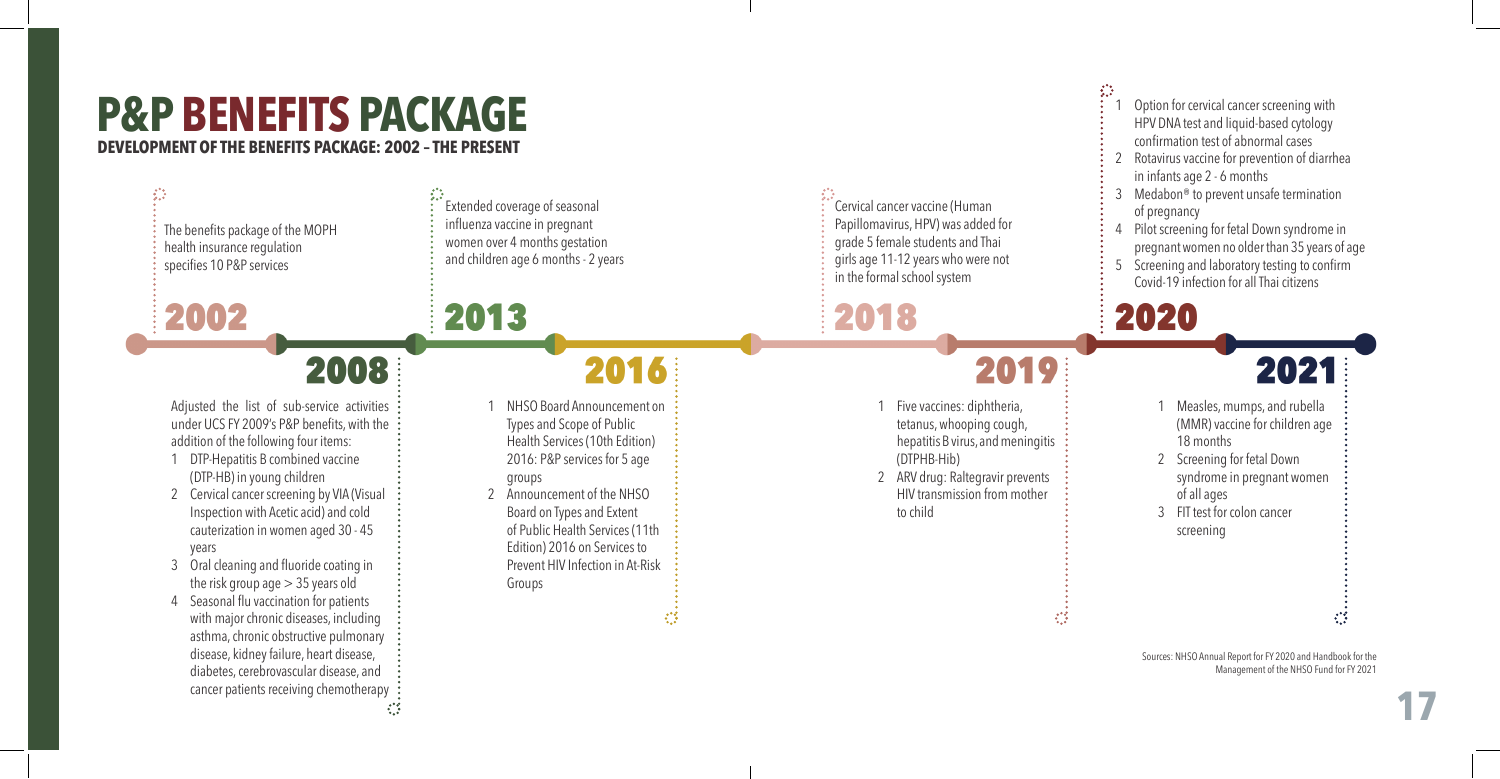# **MOPH REGULATION ON HEALTH INSURANCE, COVERING THE FOLLOWING 10 P&P SERVICES:**



# **PROCESS OF ADDING P&P SERVICES TO THE BENEFITS PACKAGE**

The periodic review of the P&P benefits package offers a mechanism for synthesizing the findings from studies of cost-effectiveness of a new service as a criterion for inclusion. Most of these studies are projects run by the independent Health Intervention and Technology Assessment Project (HITAP) under the MOPH, and they play a key role in evaluating the cost-benefit of an addition to the UCS package. Measures or services are prioritized according to feasibility and expected benefit, and are proposed to the NHSO to consider and include in the budget request for the next FY.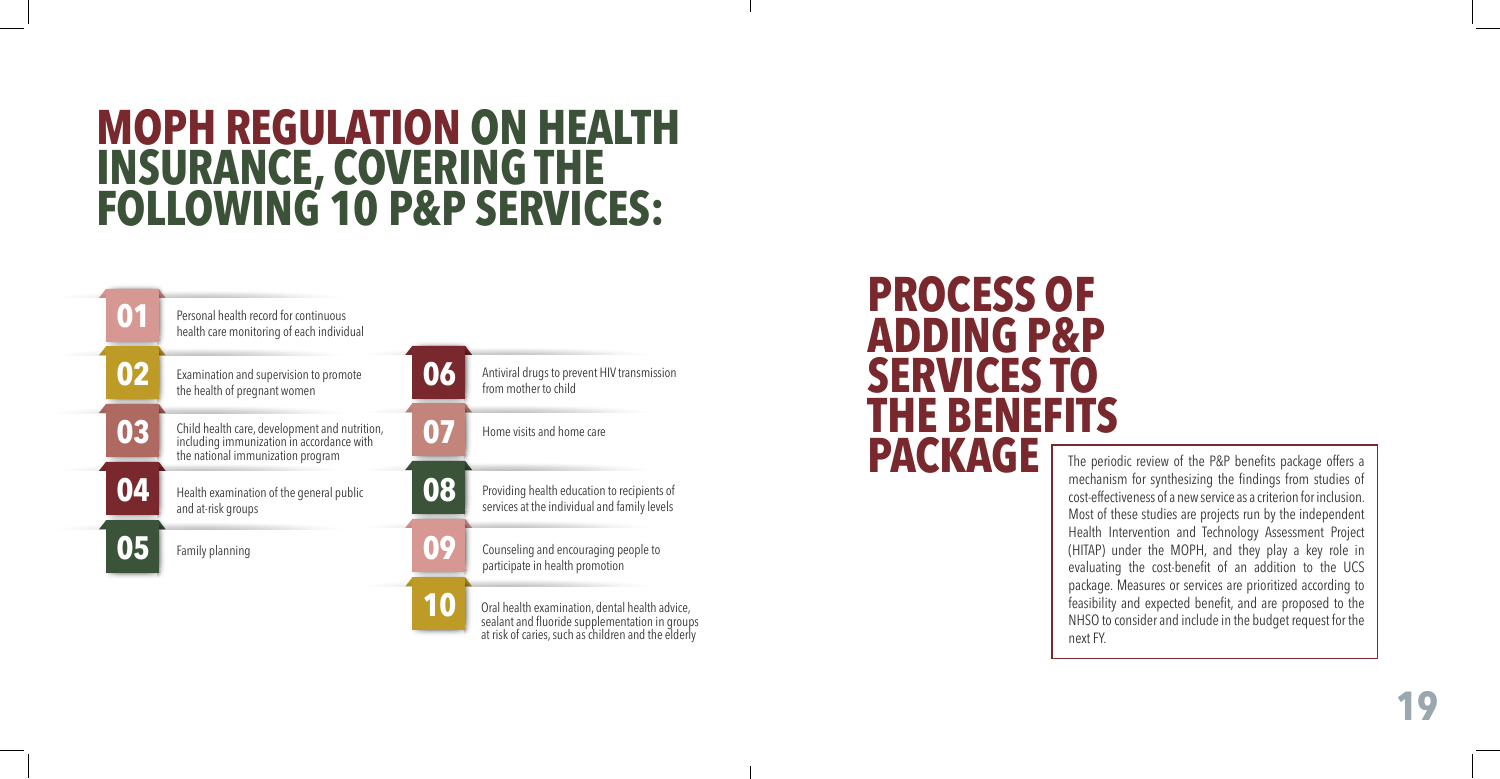# **COMMUNITY HEALTH FUNDS**

# **CHF**

Most P&P services require stimulation of demand to encourage the use of services which people might not necessarily perceive as urgent or important. Plus, the health challenges differ from location to location, and they may need to be addressed in different ways. The CHF is a mechanism of the NHSO to allow flexibility of response and community participation. Since its establishment in 2006, the CHF's scope and framework have focused on organizing activities that support P&P that is essential to the health and livelihood of local residents. To help LAO manage the CHF more effectively, in 2014, the P&P Subcommittee, under the NHSO Board, detailed activities according to specific priority target groups: pregnant women and postpartum women, preschool-age children, schoolage children and youth, working-age people, the elderly, chronic disease sufferers, persons with disabilities, and other vulnerable subgroups of the population.

**21**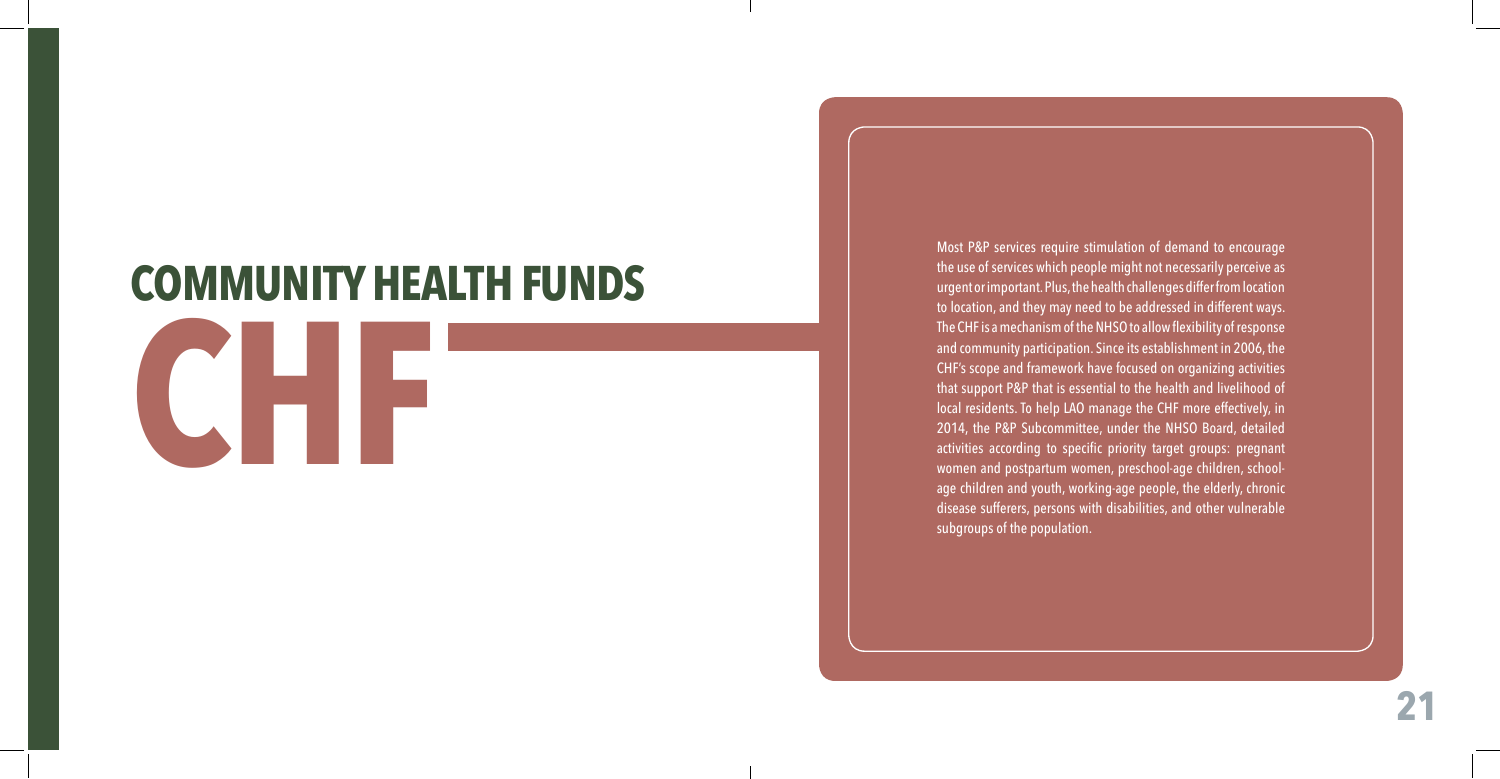# **KEY ACHIEVEMENTS IN IMPLEMENTING P&P SERVICES**



#### **THE BUDGET FOR THE CAPITATION SYSTEM FOR P&P UNDER THE NHSO FUND INCREASED BY 2.6-FOLD IN TWO DECADES**

The budget for P&P services under the capitation system increased from 175 baht per eligible UCS beneficiary in FY 2002 to 455 baht per beneficiary in FY 2021, or an increase of 2.6-fold.



#### **P&P BENEFITS PACKAGE HAS INCREASED TO OVER 80 SERVICES**

Starting with only ten services in 2002 when the UCS was launched, P&P has increased to over 80 servicesin the benefits package as of the time of this study.

of these, 2,184 were diagnosed with HIV infection and referred for ART.

*HIV PREVENTION*

**DISEASE-SPECIFIC BENEFITS**

## *COVID-19 SCREENING AND PREVENTION*

During 2020, the UCS provided HIV/STI Covid-19 screening and prevention testing services for 74,228 beneficiaries, activities have been implemented widely exceeding the target of 68,500. In addition, in many areas throughout the country, outreach activity contacted 86,955 persons especially in vulnerable areas. As a result, at risk of HIV and referred them to HIV VCT. this locally-driven response has probably Of these, 80,321 received HIV VCT and, significantly contributed to controlling the epidemic spread of Covid-19 up to June 2021.



#### **PEOPLE HAVE MORE ACCESS TO ESSENTIAL P&P SERVICES**

This may be due to the adjustment of the payment model according to the service quality criteria, QOF since 2017, resulting in the development of the service quality of the provider and motivating the public to receive more services and on a regular basis.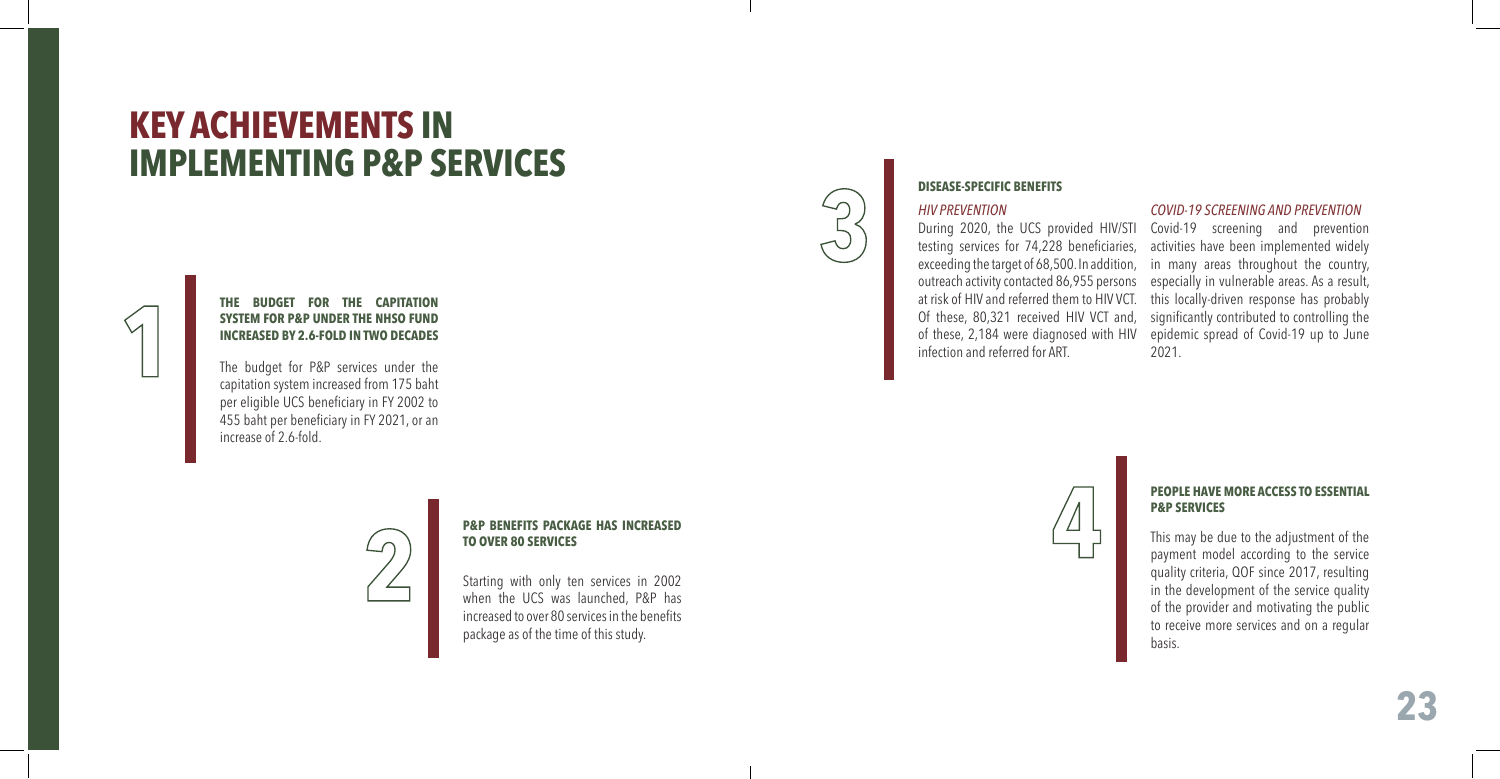# **TABLE 2: USE OF P&P SERVICES: 2015 - 2019**

|                          | <b>INDICATOR</b>                                                                                                        | 2015      | 2016      | 2017      | 2018  | 2019        |
|--------------------------|-------------------------------------------------------------------------------------------------------------------------|-----------|-----------|-----------|-------|-------------|
|                          | <b>PREGNANT WOMEN</b>                                                                                                   |           |           |           |       |             |
| $\vert \vert$            | Percentage of pregnant women receiving their<br>first ANC check-up at 12 weeks or less gestation<br>$(target: >= 60\%)$ | 57.10     | 62.25     | 66.43     | 74.39 | 80.59       |
| $\overline{\phantom{a}}$ | Percentage of pregnant women receiving<br>at least 5 ANC check-ups (Target: >=60%)                                      | 51.10     | 50.25     | 53.27     | 62.92 | 70.28       |
| $\overline{\mathbf{3}}$  | Percentage of women receiving at least<br>3 post-partum check-ups (Target: >=65%)                                       | 49.72     | 49.79     | 51.53     | 63.04 | 70.89       |
|                          | <b>CHILDREN</b>                                                                                                         |           |           |           |       |             |
| $\vert$ 1                | Childhood immunization*<br>$BCG$ (Target $> = 90\%)$                                                                    | 88.3      | 94.7      | 95.3      | 99.8  | 97.41       |
|                          | MMR1 (Target $> = 95\%)$                                                                                                | 84.2      | 90.9      | 88.4      | 96.1  | 91.48       |
|                          | DTP3-HB3/OPV3 (Target $> = 90\%)$                                                                                       | 85.8/85.8 | 91.8/92.0 | 90.2/90.2 | 96.5  | 92.37/92.5  |
|                          | $IPV$ (Target $> = 90\%)$                                                                                               |           |           |           | 88.4  | 91.73       |
|                          | DTP4/OPV4 (Target $>= 90\%$ )                                                                                           | 83.7/83.6 | 87.6/87.4 | 86.8/86.6 | 95.3  | 89.72/89.67 |

|                          | <b>INDICATOR</b>                                                                                 | 2015      | 2016      | 2017      | 2018  | 2019       |
|--------------------------|--------------------------------------------------------------------------------------------------|-----------|-----------|-----------|-------|------------|
|                          | <b>CHILDREN</b>                                                                                  |           |           |           |       |            |
|                          | $JE2$ (Target $>= 90\%)$                                                                         | 80.4      | 84.1      | 84.2      | 96.9  | 89.6       |
|                          | $JE3$ (Target >= 90%)<br>$\overline{\phantom{a}}$                                                | 78.0      | 75.2      | 72.3      | 95.1  | 82.26      |
|                          | MMR2 (Target $> = 95\%)$                                                                         | 58.4      | 80.1      | 83.6      | 86.6  | 89.7       |
|                          | DTP5/OPV5 (Target $>= 90\%$ )                                                                    | 78.7/78.5 | 79.9/79.7 | 81.2/81.0 | 87.2  | 85.7/85.61 |
|                          |                                                                                                  |           |           |           |       |            |
| $\overline{\phantom{a}}$ | Percentage of confirmation of hypothyroidism<br>in abnormal cases (Target $>= 80\%$ )            | 86.67     | 95.25     | 94.32     | 91.96 | 82.90      |
| $\overline{3}$           | Percentage of children age 0-5 years with<br>normal growth and development<br>$(Target >= 80\%)$ | 81.50     | 91.94     | 95.84     | 96.66 | 97.61      |
| $\overline{\mathbf{A}}$  | Percentage of children with pre-obesity<br>$\text{(Target} \leq 10\%)$                           |           |           |           | 8.90  | 11.15      |

 $\overline{\phantom{a}}$ 

 $\mathbb{R}$ 

**25**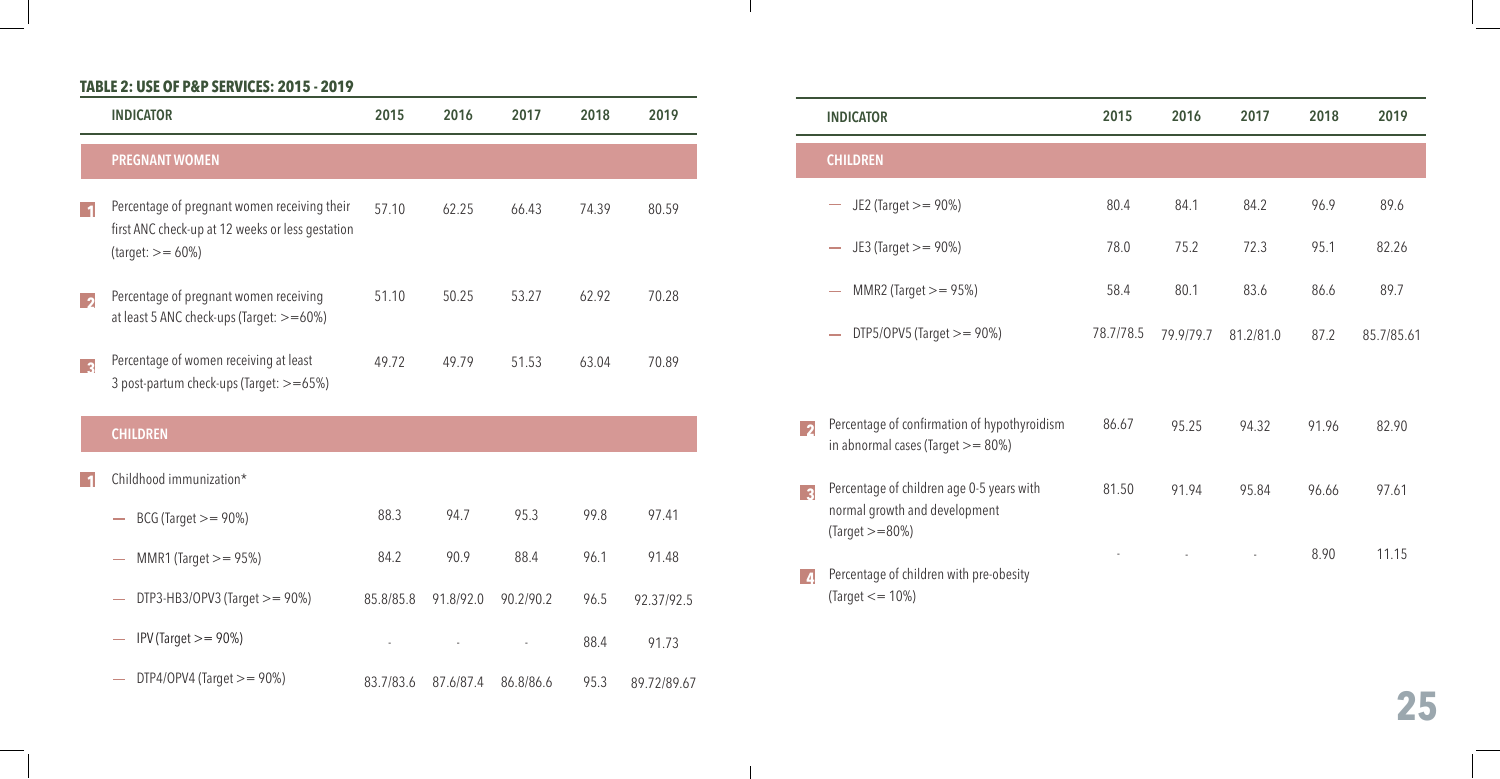| <b>INDICATOR</b>                                                                                                            | 2015                                           | 2016  | 2017  | 2018  | 2019  |
|-----------------------------------------------------------------------------------------------------------------------------|------------------------------------------------|-------|-------|-------|-------|
|                                                                                                                             |                                                |       |       |       |       |
| <b>ADULTS AND THE ELDERLY</b>                                                                                               |                                                |       |       |       |       |
| Percentage of Diabetes Mellitus                                                                                             |                                                |       |       |       |       |
| Screening                                                                                                                   |                                                |       |       |       |       |
|                                                                                                                             |                                                |       |       |       |       |
|                                                                                                                             | 67.89                                          | 75.41 | 84.65 | 86.32 | 86.67 |
| - Age 60 years or older                                                                                                     | 63.21                                          | 71.45 | 81.89 | 84.49 | 86.22 |
| Percentage of Hypertension Screening<br>$\text{(Target} >= 90\%)$                                                           |                                                |       |       |       |       |
| - Age 35-59 years                                                                                                           | 71.44                                          | 79.24 | 85.51 | 87.08 | 87.19 |
| - Age 60 years or older                                                                                                     | 70.28                                          | 78.34 | 84.10 | 86.72 | 87.81 |
| Percentage of Cervical Cancer Screening<br>in women age 30-60 years: Cumulative<br>2015 - 2020<br>(Combined Target: >= 80%) | 16.41                                          | 27.33 | 38.34 | 48.81 | 56.64 |
| Percentage of seasonal flu vaccinations<br>administered in the target groups                                                | 78.47                                          | 78.04 | 87.31 | 78.30 | 91.24 |
|                                                                                                                             | $\text{(Target} >= 90\%)$<br>- Age 35-59 years |       |       |       |       |

Note \* Immunization coverage in children in target groups: Country overview. From the 2017-2019 Annual Report, Division of Vaccine Preventable Diseases, DDC 21-23

Sources: NHSO Annual Report for FY 2015 – 201920, 24-27

# **LAO DIRECTED P&P SERVICES TO MOST AT-RISK POPULATION**

Performance in 2020 shows that the P&P services managed by the LAO were directed to most-at-risk individuals in the general population (25.1 percent), followed by school-age children and youth (16.5 percent) and working-age groups (16.1 percent) (Figure 1).

> Figure 1: Proportion of Target Groups Implemented P&P in Local Sector in FY 2020



Source: NHSO Annual Report for FY 202018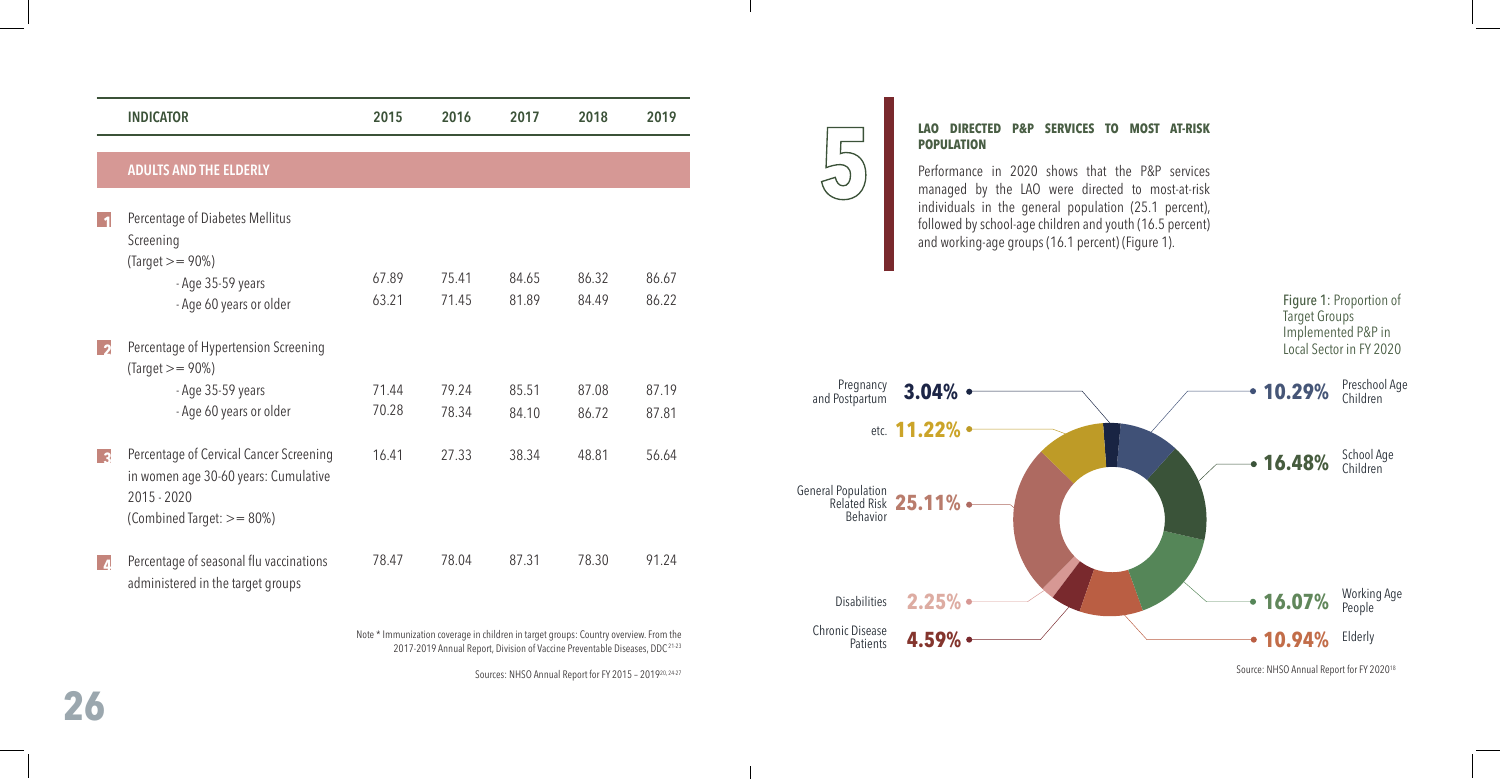# **LESSONS LEARNED AND CHALLENGES**

# **THE PROPORTION OF THE CAPITATION BUDGET FOR P&P HAS BEEN STEADILY DECLINING**

The proportional budget for P&P decreased from 14.6 percent of the total in 2002 to 12.2 percent in 2021 (Figure 2). The decrease in P&P budget proportion is due to the discrepancy between performance and the previous year's allocation. In addition, budgeting is also based on the development of the benefits package, which is limited for P&P in some respects. This hinders the optimization and expansion of the options of services.



Sources: NHSO Annual Report for FY 2020 and Handbook for the Management of the NHSO Fund for FY 2021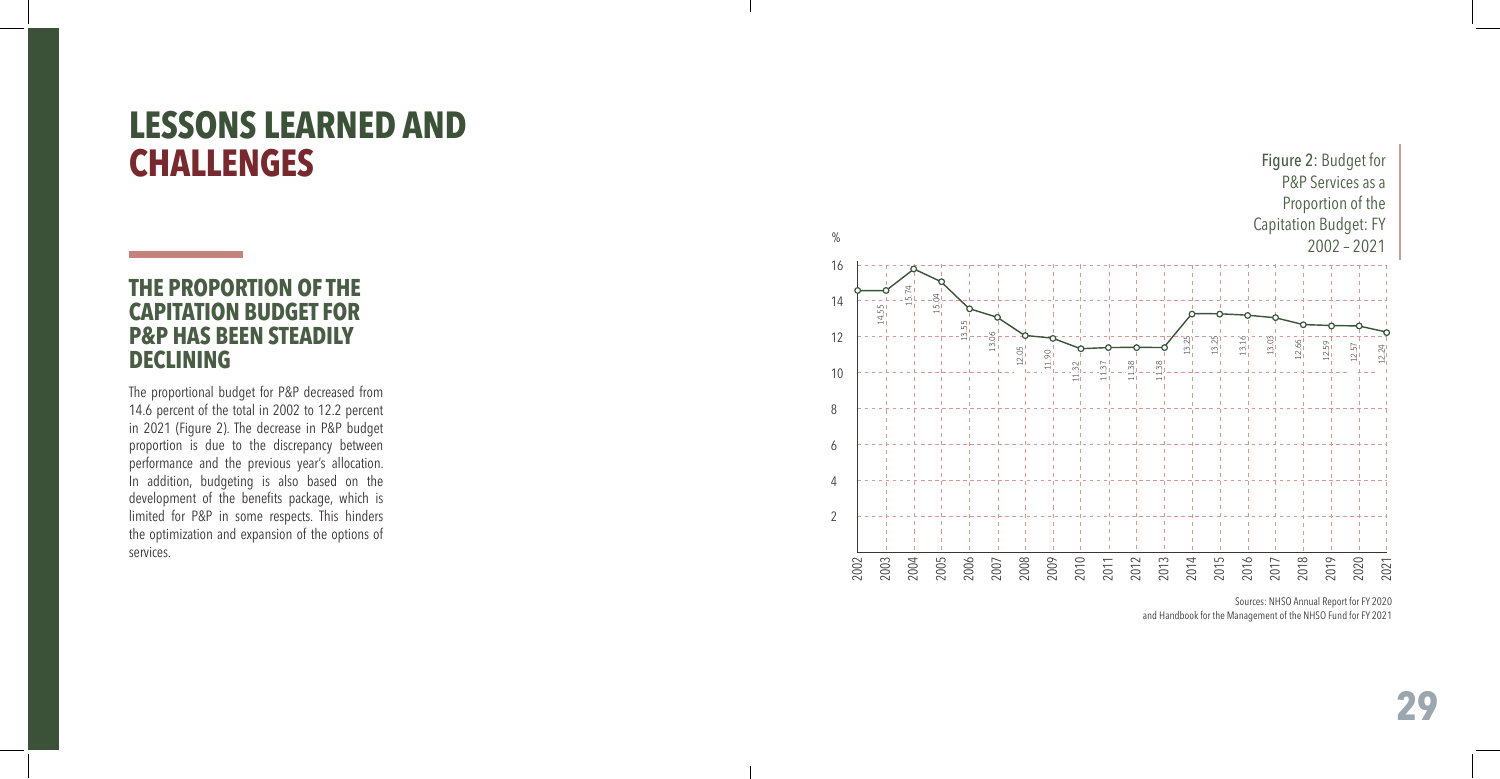# **REQUIRING BENEFICIARIES TO GO FOR P&P SERVICES ONLY AT THE SERVICE PROVIDER THEY ARE REGISTERED WITH COULD BE AN OBSTACLE TO ACCESS**

Access is always a potential barrier, especially in remote rural areas, or in congested urban areas such as Bangkok. NHSO Zone 13 (Bangkok) has to proactively reach out to the 'hidden' population of inner-city dwellers through creative means, such as drugstores, mobile health screening programs for informal public transport migrant drivers, and community dental health programs, among others. The outreach activity can use technology to reduce steps or processes in receiving services at specific service units to increase access to P&P services.

Developing proactive P&P services for older persons is a challenge that must be undertaken. This requires working with the local community to support long-term care of the elderly, and where the home neighbourhood will be a key base of care, together with network partners in every sector. Examples of projects are the "Near House – Near Heart" project and the community-based nursing and midwifery clinics, among many others.

# **APPROPRIATE COMPENSATION FOR SERVICES AND INCENTIVIZING SERVICES WHILE CONTROLLING DISBURSEMENT NEED TO BE CONTINUALLY ADJUSTED**

The capitation mechanism is not incentivized to provide services to the public. At the same, itemized payments through a fee schedule also opens the door to forged billing practices. The NHSO revamped its entire disbursement and inspection system, and added a pre- and post-reimbursement inspection process with a Digital Identification System to verify the identity of the recipient of the services online and confirm access to the services with the code that the recipient of the services received from the NHSO only. The service unit must use that code as evidence before claiming any further reimbursement from the NHSO.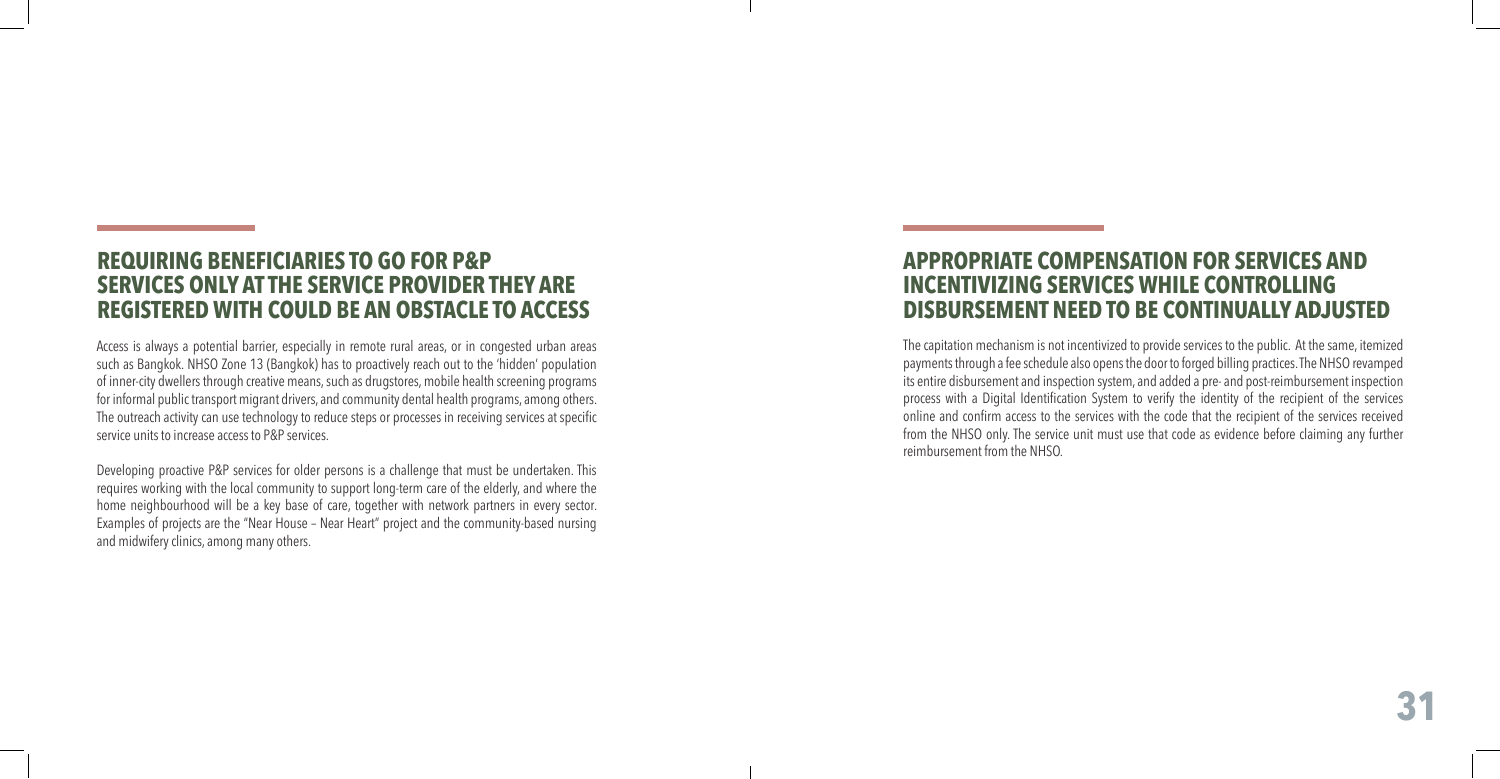# **LACK OF DATA LINKAGES BETWEEN P&P AND CLINICAL CARE DATABASES**

It is important to create a continuous working process, especially with seamless linkages of databases between promotion/prevention and treatment. For example, when an abnormality is detected, especially in such procedures as screening for hypothyroidism in newborns, prompt referral for treatment is very important to prevent the occurrence of mental retardation in the child.

# **EVALUATION OF EFFECTIVE COVERAGE OF P&P SERVICES**

Another major challenge with P&P is the assessment of effective coverage. As the benefits that service recipients receive from most P&P services are difficult to measure (e.g., increased health knowledge or behavior modification), trying to correlate outcomes with services rendered is rarely straightforward. An option in monitoring service coverage that could not be tracked by evaluating effective coverage is to use alternative service coverage metrics.

# **INVESTING IN HEALTH PROMOTION FOR CHILDREN AGE 0 – 3 YEARS**

The P&P benefits package currently includes services for at least one screening session for age-appropriate child development at the ages of 9, 18, 30, and 42 months. However, in children age 0 to 3 years, proper brain and emotional development are essential to overall wellbeing. In order to achieve optimal growth in all aspects of childhood, the NHSO should invest in additional benefits to promote brain and emotional development in children age 0 - 3 years to prepare a solid foundation for the health of the population and society going forward.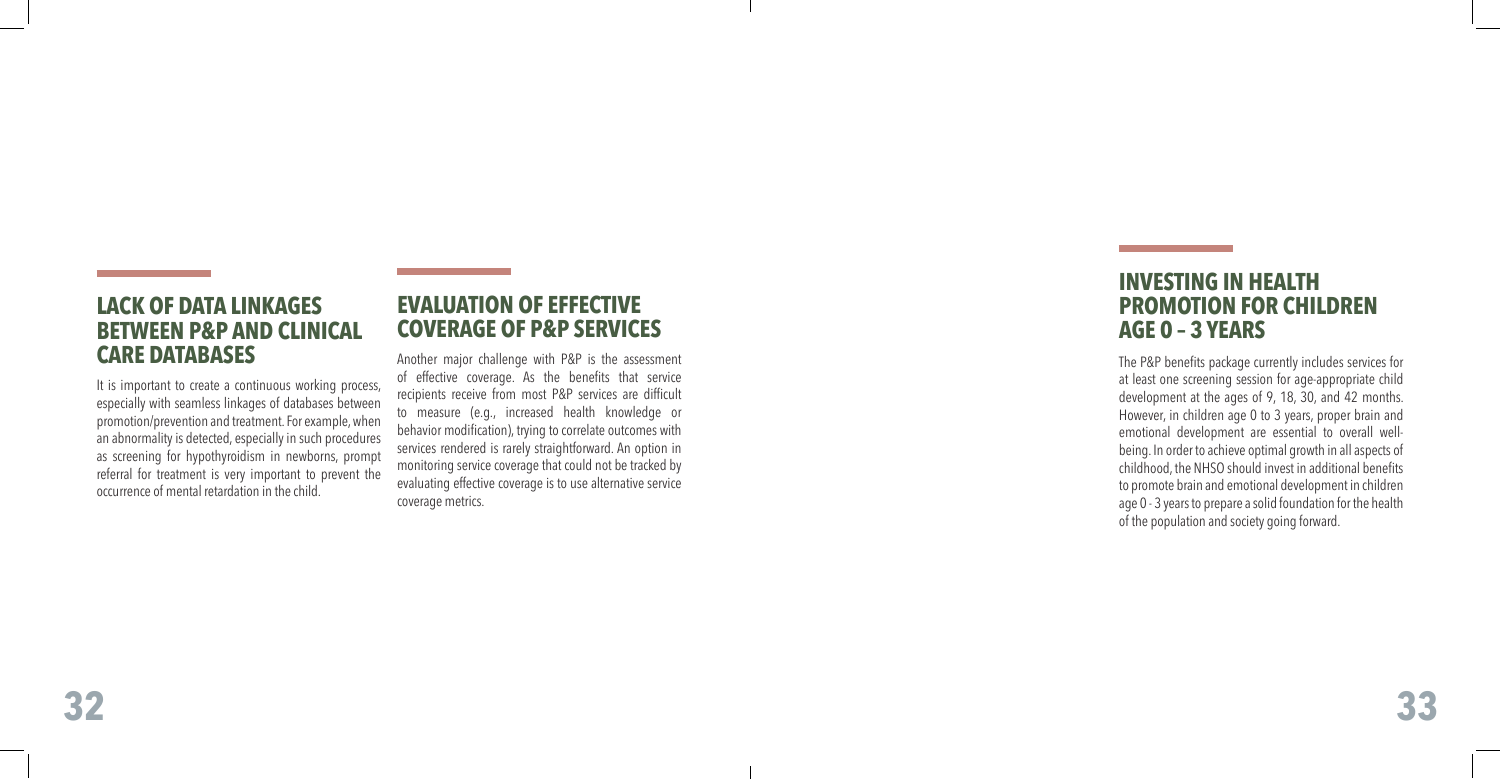# **SUMMARY**

Over the past 20 years, the comprehensive benefits of P&P in the UCS have been a unique feature of the Thai health insurance system. P&P services are now available to all citizens, and the P&P benefits package has evolved continuously, taking into account the need for efficiency and cost-effectiveness of health services. The NHSO, as the main agency responsible for preparing the P&P budget and processing the budget allocation, has continually improved budget management to provide incentives in providing comprehensive and efficient services. Despite the fact that people have access to essential P&P services more than in the past, the proportional budget for P&P services has decreased over time. This trend poses a challenge for the NHSO to continue to develop and improve the management of P&P services to ensure the well-being of the people and the development of the country in the years and decades ahead.